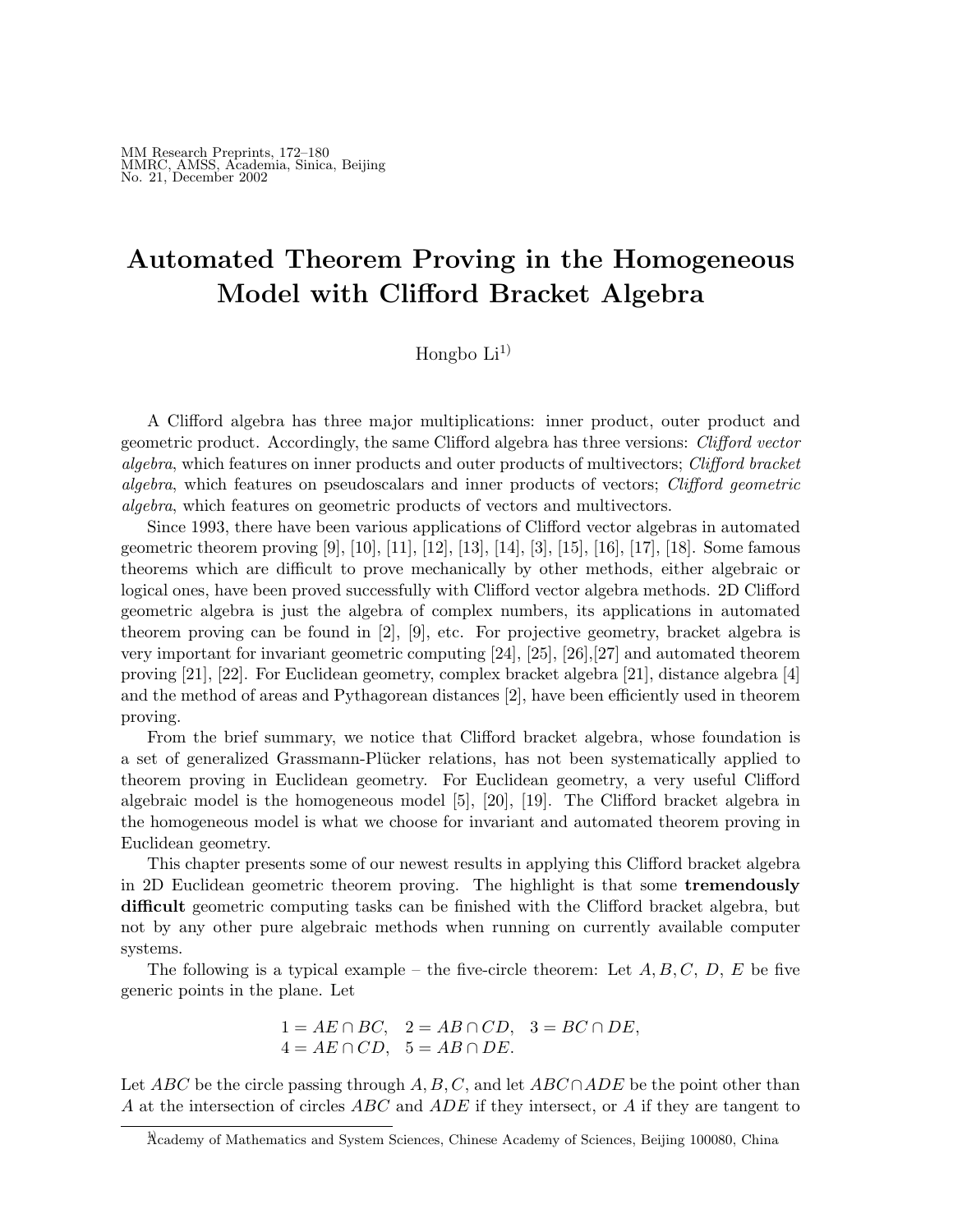each other. Let

$$
a = AB1 \cap AE5, \quad b = AB1 \cap BC2, \quad c = BC2 \cap CD3, d = CD3 \cap DE4, \quad e = DE4 \cap AE5.
$$

Then  $a, b, c, d, e$  are on the same circle, called *cyclic*.



Fig. 1. The five-circle Theorem.

Previous proofs of this theorem are either classical Euclidean, or based on dynamic database and forward chaining (e.g., the full-angles method in [2]). No algebraic proof has ever been found, although theoretically, an algebraic proof is "very easy" to establish: by symmetry we only need to prove that a, b, c, d are cyclic; since the coordinates of  $ABC \cap ADE$ can be explicitly expressed by those of  $A, B, C, D, E$ , we have

$$
a = a(A, B, C, D, E), \quad b = b(A, B, C, D, E),
$$
  

$$
c = c(A, B, C, D, E), \quad d = d(A, B, C, D, E),
$$

so an algebraic proof is reduced to verifying the Plücker equality:

$$
|ab| |cd| \pm |ac| |bd| \pm |ad| |bc| = 0, \text{ where } |ab| \text{ denotes the distance;}
$$
  
\ni.e., 
$$
\begin{vmatrix} 0 & |ab| & |ac| & |ad| \\ |ab| & 0 & |bc| & |bd| \\ |ac| & |bc| & 0 & |cd| \\ |ad| & |bd| & |cd| & 0 \end{vmatrix} = 0.
$$

This is a task of pure algebraic computing.

### 1. Clifford bracket algebra

Let  $\mathcal{V}^n$  be a real nondegenerate inner product space of dimension n,  $\mathcal{G}_n$  be the Clifford algebra generated by  $\mathcal{V}^n$ . The *bracket* of a multivector A is defined by  $[A] = (\langle A \rangle_n)^*$ .

Let  $\mathbf{a}_1, \ldots, \mathbf{a}_m$  be indeterminates in  $\mathcal{V}^n$ ,  $m \geq n$ . The *Clifford bracket algebra* generated by the **a**'s is the quotient of the polynomial ring generated by all nonzero brackets  $[\mathbf{a}_{i_1} \mathbf{a}_{i_2} \dots \mathbf{a}_{i_n}]$ and all inner products of vectors  $\mathbf{a}_i \cdot \mathbf{a}_j$ , by the two-sided ideal generated by the following generalized Grassmann-Plücker relations: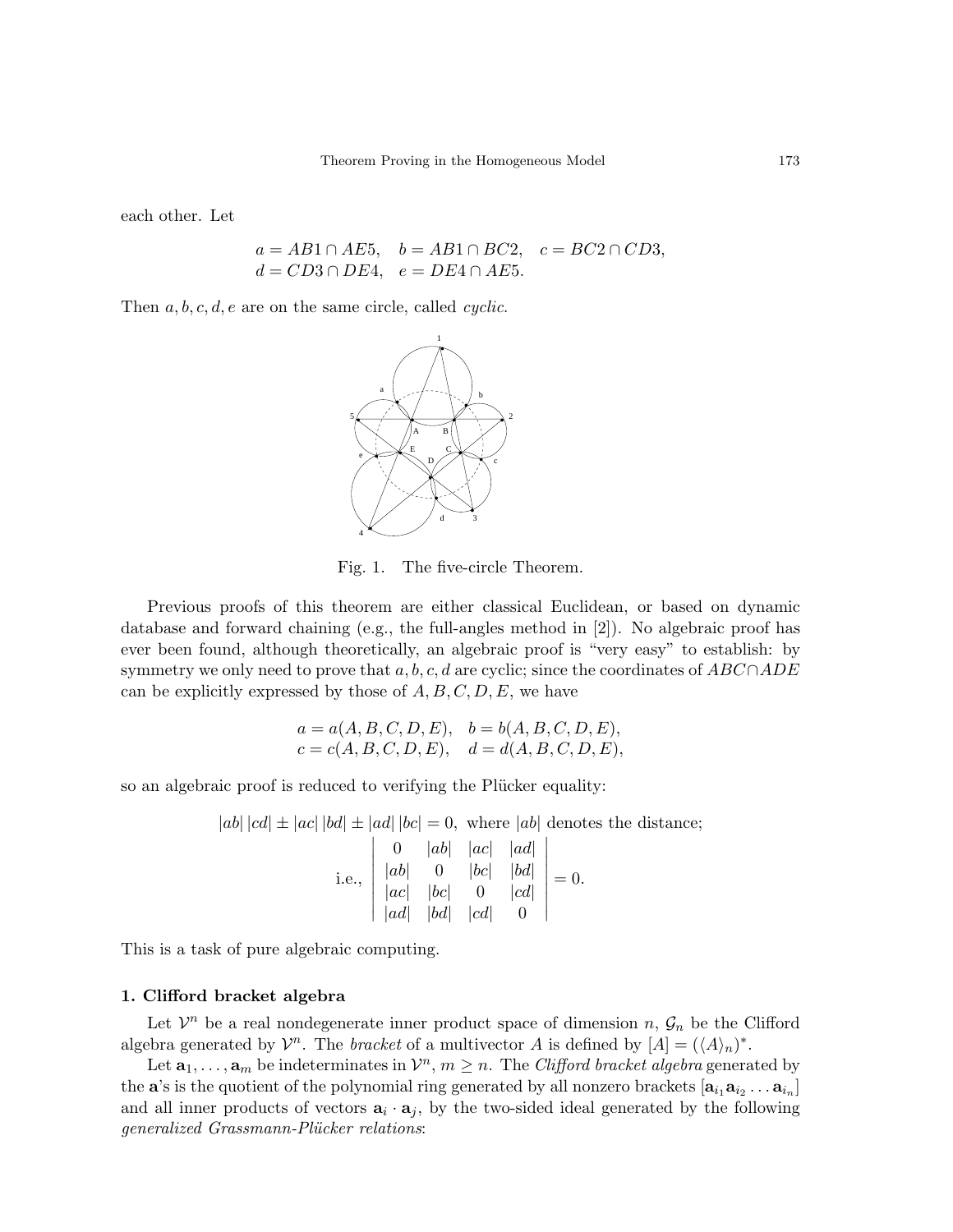174 H. LI

Group 1. 
$$
\sum_{k=1}^{n+1} (-1)^{k+1} \mathbf{a}_j \cdot \mathbf{a}_{i_k} [\mathbf{a}_{i_1} \dots \check{\mathbf{a}}_{i_k} \dots \mathbf{a}_{i_{n+1}}] = 0.
$$
  
Group 2.  $[\mathbf{a}_{i_1} \dots \mathbf{a}_{i_n}][\mathbf{a}_{j_1} \dots \mathbf{a}_{j_n}] = (-1)^{\frac{n(n-1)}{2}} \det(\mathbf{a}_{i_k} \cdot \mathbf{a}_{j_l})_{k,l=1..n}.$ 

The following relations are generated by the above ones:

Group 3. (Grassmann-Plücker relations)

$$
\sum_{k=1}^{n+1}(-1)^{k+1}[\mathbf{a}_{i_1}\ldots\mathbf{a}_{i_k}\ldots\mathbf{a}_{i_{n+1}}][\mathbf{a}_{i_k}\mathbf{a}_{j_1}\ldots\mathbf{a}_{j_{n-1}}]=0.
$$

**Group 4.** (Van der Waerden relations) For any  $1 \leq r \leq n$ ,

 $\overline{ }$  $\overline{\sigma^r}$  $\text{sign}(\sigma^r)[\mathbf{a}_{i_1}\ldots \mathbf{a}_{i_{n-r}}\mathbf{a}_{\sigma_1^r}\ldots \mathbf{a}_{\sigma_r^r}][\mathbf{a}_{\sigma_{r+1}^r}\ldots \mathbf{a}_{\sigma_{n+1}^r}\mathbf{a}_{j_1}\ldots \mathbf{a}_{j_{r-1}}]=0,$ 

where  $\sigma^r$  is a permutation of  $1, \ldots, n+1$  such that  $\sigma^r(1) = \sigma_1^r < \cdots < \sigma_r^r$  and  $\sigma_{r+1}^r < \cdots <$  $\sigma_{n+1}^r$ .

**Group 5.**  $det(\mathbf{a}_{i_k} \cdot \mathbf{a}_{j_l})_{k,l=1..n+1} = 0.$ 

We will use only the Clifford bracket algebra for the homogeneous model below. Let  $\mathcal{R}^{n-1,1}$  be nD Minkowski space,  $\mathcal{N} = {\mathbf{a} \in \mathcal{R}^{n-1,1} | \mathbf{a}^2 = 0, \mathbf{a} \neq 0}$  be the set of null vectors. Fixing  $f \in \mathcal{N}$ , the set

$$
\mathcal{N}_{\mathbf{f}} = \{ \mathbf{a} \in \mathcal{N} | \mathbf{a} \cdot \mathbf{f} \neq 0 \}
$$
\n(1.1)

is projectively homeomorphic to  $\mathcal{R}^{n-2}$ . So

$$
\mathcal{N}_{\mathbf{f}}^1 = \{ \mathbf{a} \in \mathcal{N} | \mathbf{a} \cdot \mathbf{f} = -1 \}
$$
\n(1.2)

is homeomorphic to  $\mathcal{R}^{n-2}$ .

When another vector  $f_0 \in \mathcal{N}_f^1$  is also fixed, then  $\langle f, f_0 \rangle^{\perp}$  is an nD Euclidean space. The mapping

$$
\langle \mathbf{f}, \mathbf{f}_0 \rangle^{\perp} \longrightarrow \mathcal{N}_{\mathbf{f}}^1
$$
\n
$$
a \longrightarrow \mathbf{a} = \mathbf{f}_0 + a + \frac{a^2}{2} \mathbf{f}
$$
\n(1.3)

satisfies

• 
$$
\mathbf{a} \cdot \mathbf{b} = -\frac{|ab|^2}{2}
$$
.

- $[\text{fabc}] = -2S_{abc}$ , where  $S_{abc}$  is the *signed area* of triangle *abc*. In particular, points  $a, b, c$  are collinear if and only if  $[\textbf{fabc}] = 0$ .
- Let o and  $\rho$  be respectively the center and radius of circle abc, then  $|\textbf{abcd}| = (|\textit{od}|^2 \rho^2)S_{abc}$ . In particular, points a, b, c, d are on the same circle if and only if  $[\textbf{abcd}] = 0$ .

The homogeneous model of Euclidean geometry has three versions:

Projective version:  $\mathcal{N}_{f}$ . For collinear and co-spherical relations only.

Affine version:  $\mathcal{N}_{\mathbf{f}}^1$ . For origin-free computing.

*Euclidean version*:  $(\mathcal{N}_{\mathbf{f}}^1, \mathbf{f}_0)$ . Full version.

Let  $\mathbf{a}_1, \ldots, \mathbf{a}_m$  be null vectors in  $\mathcal{R}^{n-1,1}, m \geq n$ . The corresponding Clifford bracket algebra in the homogeneous model is the quotient of the polynomial ring generated by all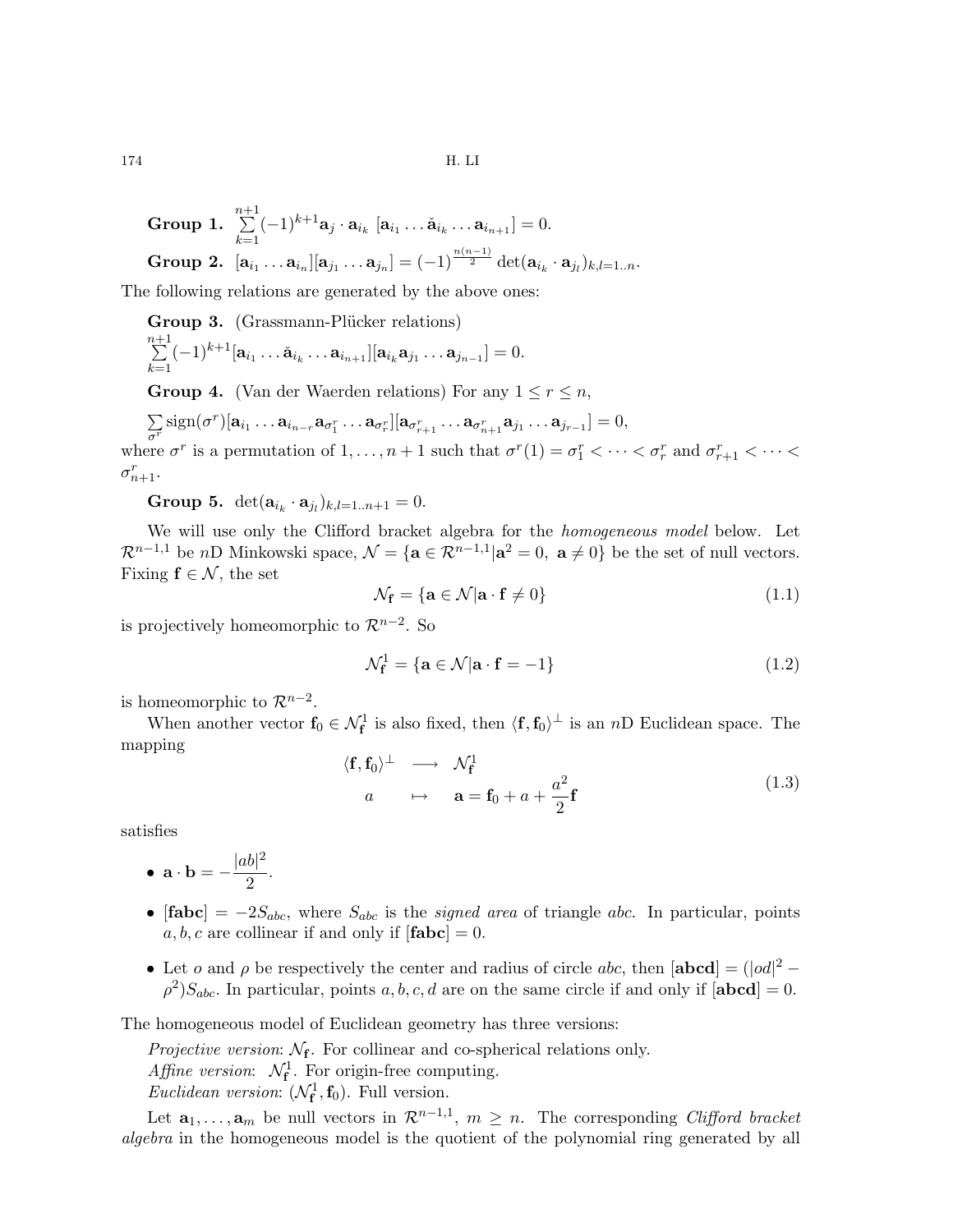nonzero brackets  $[\mathbf{a}_{i_1} \mathbf{a}_{i_2} \dots \mathbf{a}_{i_n}]$  and all inner products of vectors  $\mathbf{a}_i \cdot \mathbf{a}_j$  for  $i < j$ , by the two-sided ideal generated by the generalized Grassmann-Plücker relations and the squares of the a's.

#### 2. Some bracket expressions

There are several important bracket expressions that occur in geometric constructions. Below we present two of them. From now on,  $n = 4$ .

By a *generalized circle* we mean a circle or straight line in the plane, by a *generalized* point we mean a point or the point at infinity represented by  $f$ . Let b be the other generalized point other than a at the intersection of generalized circles  $aa_1a_2$  and  $aa_3a_4$  if they intersect, or a if they are tangent to each other (two parallel lines are tangent at the point at infinity). Then

$$
b = a_3 \cdot a_4 [aa_1a_2a_3][aa_1a_2a_4]a - [aa_1a_2a_4][a_1a_2; a_3a_4]_a a_3 + [aa_1a_2a_3][a_1a_2; a_3a_4]_a a_4 = a_1 \cdot a_2 [aa_1a_3a_4][aa_2a_3a_4]a + [aa_2a_3a_4][a_1a_2; a_3a_4]_a a_1 - [aa_2a_3a_4][a_1a_2; a_3a_4]_a a_2
$$
\n(2.4)

where

$$
[\mathbf{a}_1 \mathbf{a}_2; \mathbf{a}_3 \mathbf{a}_4]_{\mathbf{a}} = [\mathbf{a} \mathbf{a}_2 \mathbf{a}_3 \mathbf{a}_4] \mathbf{a} \cdot \mathbf{a}_1 - [\mathbf{a} \mathbf{a}_1 \mathbf{a}_3 \mathbf{a}_4] \mathbf{a} \cdot \mathbf{a}_2
$$
  
=  $[\mathbf{a} \mathbf{a}_1 \mathbf{a}_2 \mathbf{a}_3] \mathbf{a} \cdot \mathbf{a}_4 - [\mathbf{a} \mathbf{a}_1 \mathbf{a}_2 \mathbf{a}_4] \mathbf{a} \cdot \mathbf{a}_3$  (2.5)

is multilinear with respect to  $a_1, a_2, a_3, a_4$  and satisfies

$$
[\mathbf{a}_1 \mathbf{a}_2; \mathbf{a}_3 \mathbf{a}_4]_{\mathbf{a}} = -[\mathbf{a}_2 \mathbf{a}_1; \mathbf{a}_3 \mathbf{a}_4]_{\mathbf{a}} = -[\mathbf{a}_1 \mathbf{a}_2; \mathbf{a}_4 \mathbf{a}_3]_{\mathbf{a}} = -[\mathbf{a}_3 \mathbf{a}_4; \mathbf{a}_1 \mathbf{a}_2]_{\mathbf{a}}.\tag{2.6}
$$

1. Let the center and radius of circle  $aa_1a_2$  be  $o_{12}, \rho_{12}$ , and let the center and radius of circle  $aa_3a_4$  be  $o_{34}, o_{34}$ . Let the signed distance from point c to ray ab be  $d(c, ab)$ . Then

$$
[\mathbf{a}_1 \mathbf{a}_2; \mathbf{a}_3 \mathbf{a}_4]_{\mathbf{a}} = -4\rho_{34}d(o_{12}, o_{34}a)S_{aa_1a_2}S_{aa_3a_4}
$$
  
=  $4\rho_{12}d(o_{34}, o_{12}a)S_{aa_1a_2}S_{aa_3a_4}.$  (2.7)



Fig. 2. Interpretation of  $[a_1a_2; a_3a_4]_a$ .

 $[a_1a_2; a_3a_4]_a = 0$  if and only if circles  $aa_1a_2$ ,  $aa_3a_4$  are either tangent to each other or identical.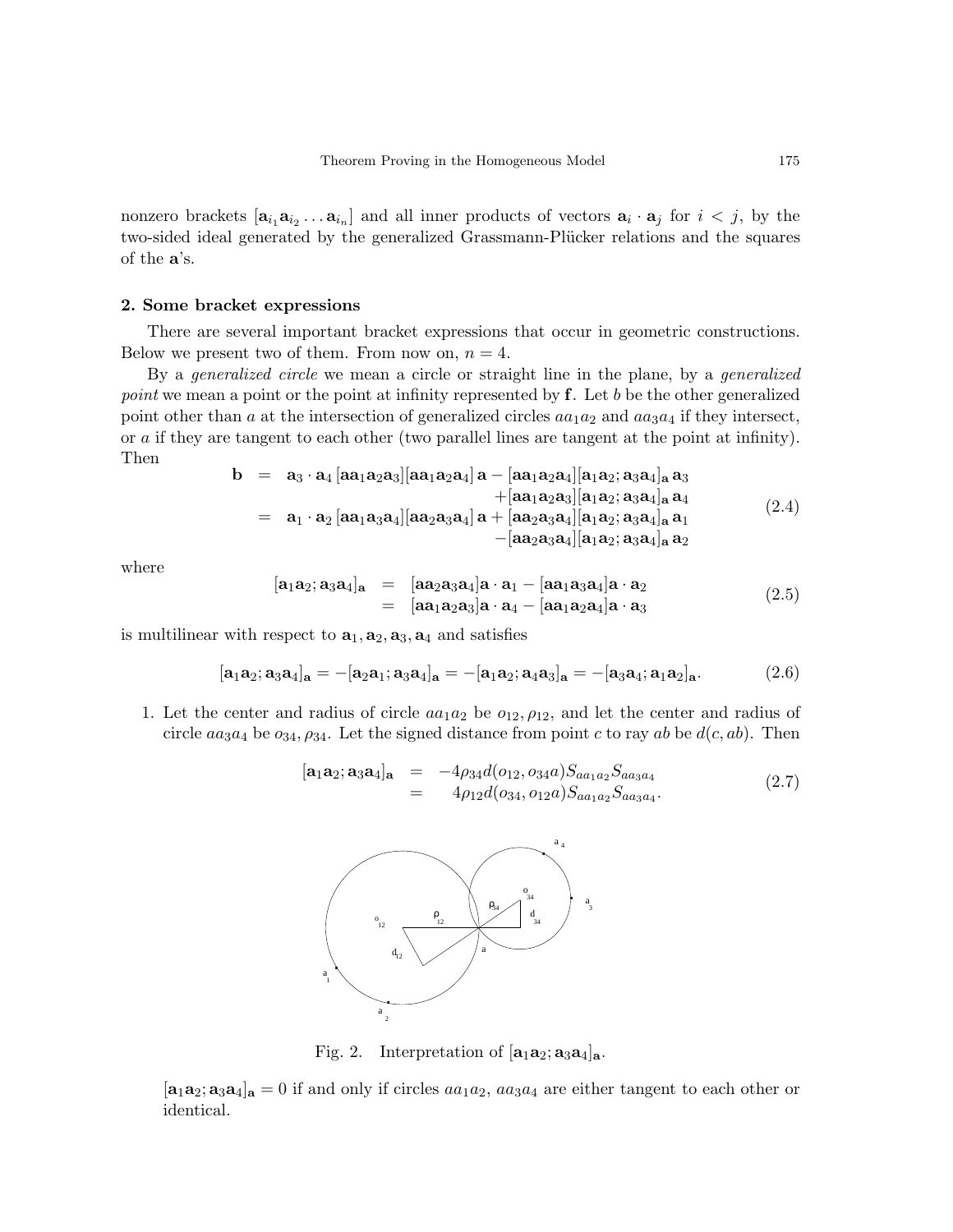2. If  $\mathbf{a} = \mathbf{f}$ , then  $b = a_1 a_2 \cap a_3 a_4$  if the two lines intersect, or  $\mathbf{b} = \mathbf{f}$  if they are parallel to each other. We have

$$
[\mathbf{a}_1\mathbf{a}_2;\mathbf{a}_3\mathbf{a}_4] = [\mathbf{a}_1\mathbf{a}_2;\mathbf{a}_3\mathbf{a}_4]_\mathbf{f} = -2S_{a_1a_3a_2a_4},
$$

where  $S_{a_1a_3a_2a_4}$  is the signed area of quadrilateral  $a_1a_3a_2a_4$ .



Fig. 3. Interpretation of  $[a_1a_2; a_3a_4]$ .

In the general case,  $-[a_1a_2; a_3a_4]$  is the signed area of the parallelogram spanned by vectors  $a_1a_2$  and  $a_3a_4$ , and  $[\mathbf{a}_1\mathbf{a}_2;\mathbf{a}_3\mathbf{a}_4] = 0$  if and only if  $a_1a_2 || a_3a_4$ .

Let  $a_1a_2a_3a_5a_4$  be a pentagon, then its signed area is  $S_{a_1a_2a_3a_5a_4} = -[\mathbf{a}_1;\mathbf{a}_2\mathbf{a}_3;\mathbf{a}_4\mathbf{a}_5]/2$ , where

$$
[\mathbf{a}_1; \mathbf{a}_2 \mathbf{a}_3; \mathbf{a}_4 \mathbf{a}_5] = \mathbf{f} \cdot \mathbf{a}_4 \mathbf{f} \cdot \mathbf{a}_5 [\mathbf{f} \mathbf{a}_1 \mathbf{a}_2 \mathbf{a}_3] - \mathbf{f} \cdot \mathbf{a}_2 \mathbf{f} \cdot \mathbf{a}_3 [\mathbf{f} \mathbf{a}_1 \mathbf{a}_4 \mathbf{a}_5] + \mathbf{f} \cdot \mathbf{a}_2 \mathbf{f} \cdot \mathbf{a}_4 [\mathbf{f} \mathbf{a}_1 \mathbf{a}_3 \mathbf{a}_5].
$$
 (2.8)

It is multilinear with respect to  $\mathbf{a}_1, \mathbf{a}_2, \mathbf{a}_3, \mathbf{a}_4, \mathbf{a}_5$  and satisfies

$$
[\mathbf{a}_1; \mathbf{a}_2 \mathbf{a}_3; \mathbf{a}_4 \mathbf{a}_5] = -[\mathbf{a}_1; \mathbf{a}_4 \mathbf{a}_5; \mathbf{a}_2 \mathbf{a}_3] = [\mathbf{a}_2; \mathbf{a}_3 \mathbf{a}_5; \mathbf{a}_1 \mathbf{a}_4] = [\mathbf{a}_3; \mathbf{a}_5 \mathbf{a}_4; \mathbf{a}_2 \mathbf{a}_1] = [\mathbf{a}_4; \mathbf{a}_1 \mathbf{a}_2; \mathbf{a}_5 \mathbf{a}_3] = [\mathbf{a}_5; \mathbf{a}_4 \mathbf{a}_1; \mathbf{a}_3 \mathbf{a}_2].
$$
 (2.9)



Fig. 4. Interpretation of  $[a_1; a_2a_3; a_5a_4]$ .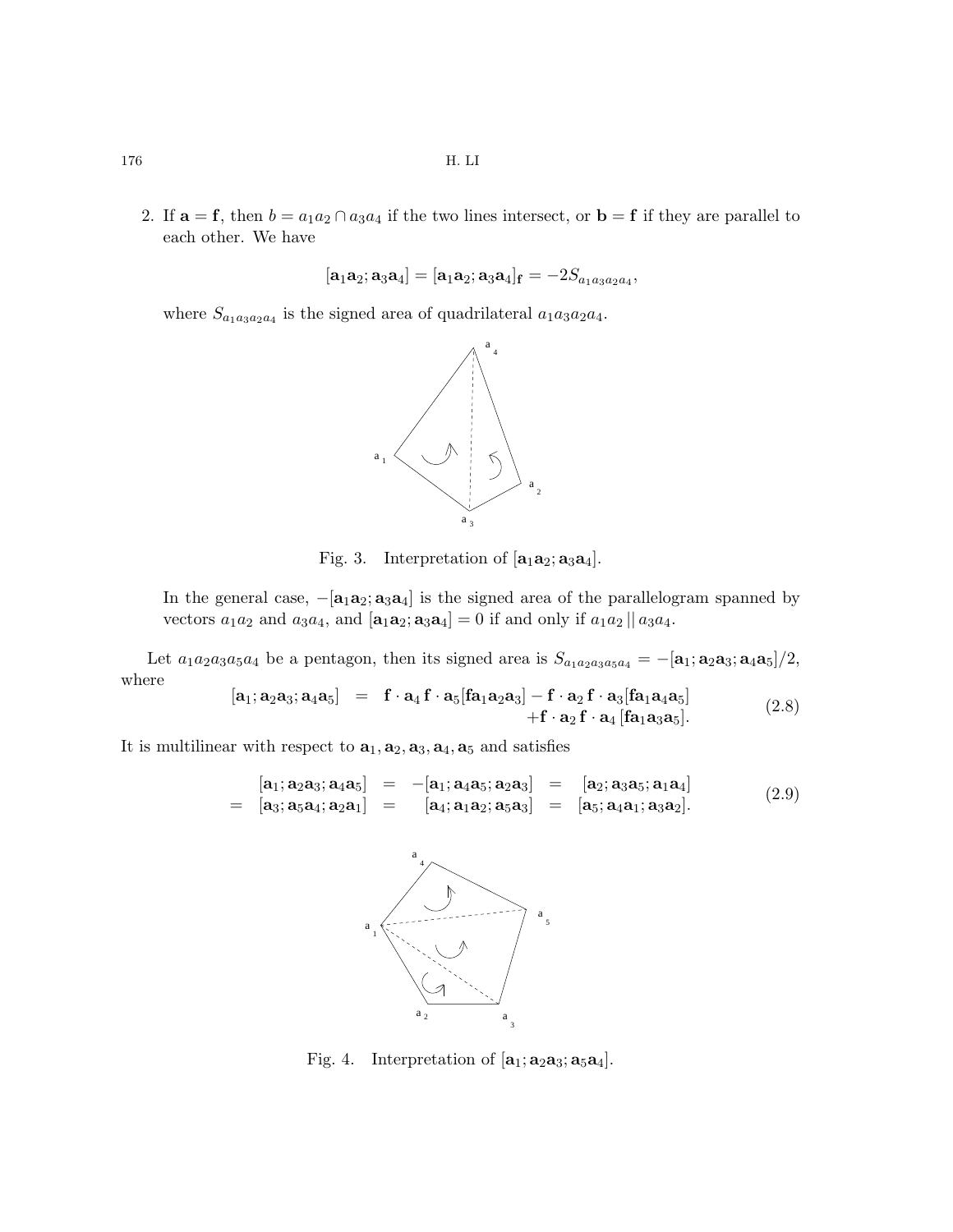## 3. Theorem proving with Clifford bracket algebra

For geometric theorems of linear constructive type, i.e., the coordinates of newly constructed points can be explicitly expressed by those of previously constructed ones, Clifford bracket algebra can provide amazing simplification in eliminating points sequentially by shortening expressions, and by producing more factors to make the expressions more decomposed.

We present below two examples. According to X.-S. Gao, they are the only two theorems whose proofs are theoretically easy by any current algebraic method but whose computing cannot be finished by any kind of software and hardware currently available in research institutes.

**Example 1.** (Miquel Theorem) Four circles intersect pairwise at pairs of points  $(1, a)$ ,  $(2, c), (3, b), (4, d)$  respectively. If  $1, 2, 3, 4$  are cyclic, so are  $a, b, c, d$ .



Fig. 5. Miquel Theorem.

The following is a constructive sequence for this theorem:  $a, b, 1, 2, 3, 4$  are free points,  $c = 12a \cap 23b$ , and  $d = 14a \cap 34b$ .

We need to prove that  $\left[1234\right]$  is a factor of  $\left[abcd\right]$ . By eliminating c, d from  $\left[abcd\right]$ using

$$
c = 1 \cdot a [23b1][23ba] 2 - [23ba][3b; 1a]_2 1 + [23b1][3b; 1a]_2 a,d = 1 \cdot a [43b1][43ba] 4 - [43ba][3b; 1a]_4 1 + [43b1][3b; 1a]_4 a,
$$
 (3.10)

we get

$$
\begin{array}{lll}\n[\text{abcd}] & = & (\underline{1 \cdot a})^2[\text{ab24}][23\text{b1}][23\text{ba}][43\text{b1}][43\text{ba}] \\
& -\underline{1 \cdot a}[\text{ab21}][23\text{b1}][23\text{ba}][43\text{ba}][3\text{b};1a]_4 \\
& +\underline{1 \cdot a}[\text{ab41}][43\text{b1}][23\text{ba}][43\text{ba}][3\text{b};1a]_2 \\
& = & \text{a} \cdot \text{b}[123\text{b}][13\text{4b}][12\text{4a}] + 1 \cdot 4[123\text{b}][12\text{ab}][34\text{ab}] \\
& & -1 \cdot 2[134\text{b}][14\text{ab}][23\text{ab}] \n\end{array} \tag{3.11}
$$
\n
$$
= & 3 \cdot \text{b}[12\text{ab}][14\text{ab}][1234]. \tag{3.12}
$$

The underlined expressions in the first step are generically nonzero factors of [abcd], and are removed in the subsequent step. The last step can be finished with Maple V.5 installed on a Pentium III/500MHz IBM compatible PC, and takes 0.045 seconds.

The nondegeneracy condition of the proof is that  $12a, 23b, 34b, 41a$  must be triplets of pairwise different generalized points, and 123ab, 134ab are quintuplets of non-cyclic generalized points.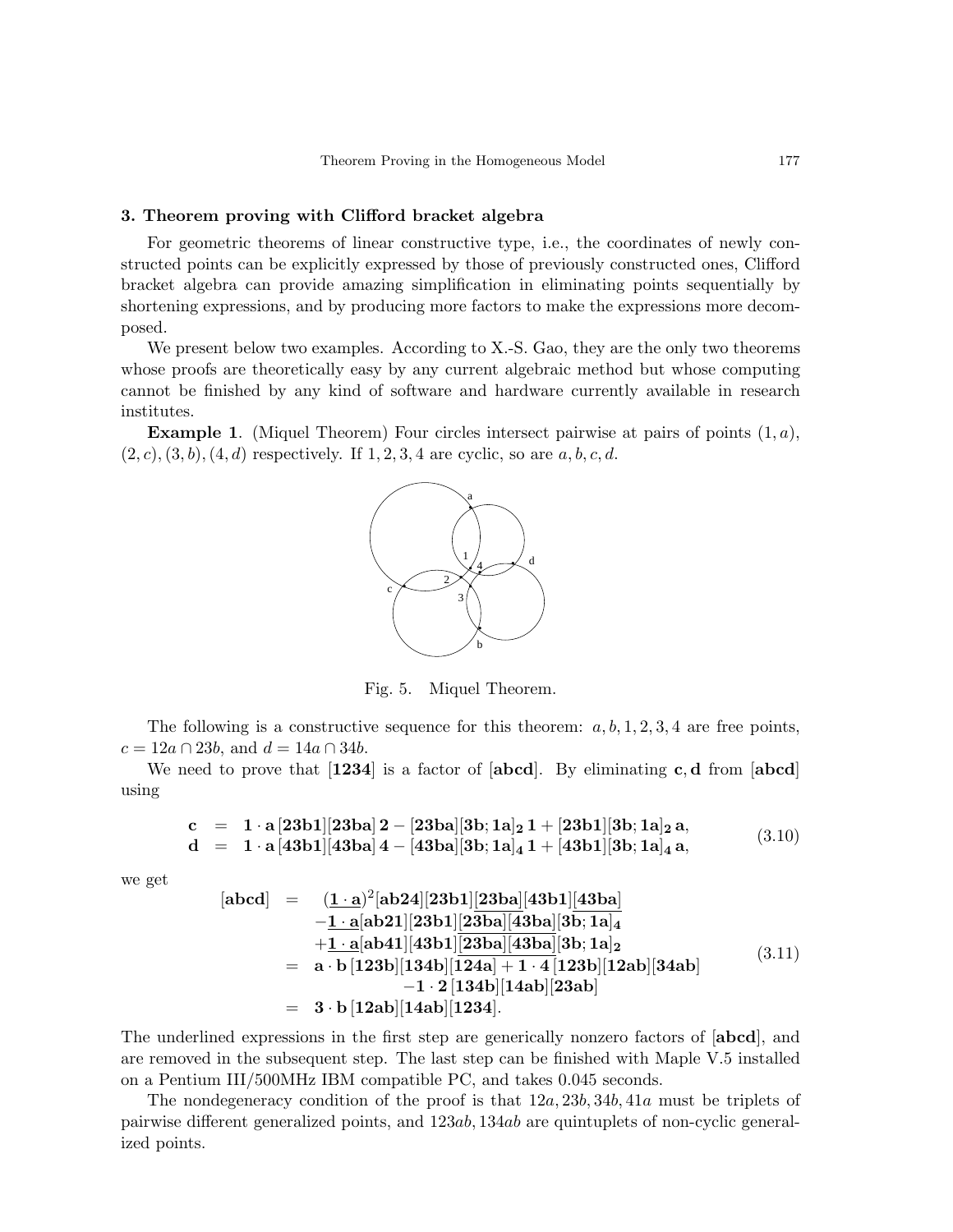178 H. LI

We can go one step further to get a beautiful formula by normalizing  $c, d$  in (3.10):

$$
\mathbf{c} \cdot \mathbf{a} = 1 \cdot 21 \cdot \mathbf{a} [23ab]^2,
$$
  
\n
$$
\mathbf{d} \cdot \mathbf{b} = 3 \cdot 43 \cdot \mathbf{b} [41ab]^2.
$$
\n(3.12)

**Theorem.** For 6 generic generalized points a, b, 1, 2, 3, 4 in the plane, let  $c = 12a \cap 23b$ ,  $d =$  $14a \cap 34b$ , then

$$
\frac{[\text{abcd}]}{\text{a} \cdot \text{c} \cdot \text{b} \cdot \text{d}} = \frac{[1234]}{1 \cdot 23 \cdot 4} \frac{[12 \text{ab}][34 \text{ab}]}{[23 \text{ab}][41 \text{ab}]}. \tag{3.13}
$$

Example 2. The five-circle theorem in the beginning of this chapter. We need to prove  $[\text{abcd}] = 0.$ 

First we compute  $a = AB1 \cap AE5$  and eliminate constrained points from the brackets:

$$
a = B \cdot 1 [AE5B][AE51] A + [AE51][B1; E5]_A B
$$
  
\n
$$
- [AE5B][B1; E5]_A 1
$$
  
\n
$$
= f \cdot CB \cdot C [fABE][fBCE][fBDE][AB; DE] A
$$
  
\n
$$
+ A \cdot E [fABC][fBCE][AB; DE][BC; DE] B
$$
  
\n
$$
- A \cdot B [fBDE][BC; DE] 1.
$$
  
\n(3.14)

By symmetry, **b** can be derived from **a** by interchanging  $A \leftrightarrow B$ ,  $C \leftrightarrow E$ :

$$
\mathbf{b} = \mathbf{B} \cdot \mathbf{C} [\mathbf{f} \mathbf{A} \mathbf{B} \mathbf{E}] [\mathbf{f} \mathbf{A} \mathbf{C} \mathbf{E}] [\mathbf{A} \mathbf{B}; \mathbf{C} \mathbf{D}] [\mathbf{E} \mathbf{A}; \mathbf{C} \mathbf{D}] \mathbf{A}
$$
  
\n
$$
- \mathbf{f} \cdot \mathbf{E} \mathbf{A} \cdot \mathbf{E} [\mathbf{f} \mathbf{A} \mathbf{B} \mathbf{C}] [\mathbf{f} \mathbf{A} \mathbf{C} \mathbf{D}] [\mathbf{f} \mathbf{A} \mathbf{C} \mathbf{E}] [\mathbf{A} \mathbf{B}; \mathbf{C} \mathbf{D}] \mathbf{B}
$$
(3.15)  
\n
$$
+ \mathbf{A} \cdot \mathbf{B} [\mathbf{f} \mathbf{A} \mathbf{C} \mathbf{D}] [\mathbf{E} \mathbf{A}; \mathbf{C} \mathbf{D}] \mathbf{1}.
$$

So

$$
\mathbf{a} \wedge \mathbf{b} = -\mathbf{A} \cdot \mathbf{E} \mathbf{B} \cdot \mathbf{C} [\mathbf{f} \mathbf{A} \mathbf{C} \mathbf{E}] [\mathbf{f} \mathbf{B} \mathbf{C} \mathbf{E}] [\mathbf{A} \mathbf{B}; \mathbf{C} \mathbf{D}] [\mathbf{A} \mathbf{B}; \mathbf{D} \mathbf{E}] \mathbf{A} \wedge \mathbf{B} + \mathbf{A} \cdot \mathbf{B} \mathbf{B} \cdot \mathbf{C} [\mathbf{f} \mathbf{B} \mathbf{D} \mathbf{E}] [\mathbf{E} \mathbf{A}; \mathbf{C} \mathbf{D}] \mathbf{A} \wedge \mathbf{1} + \mathbf{A} \cdot \mathbf{B} \mathbf{A} \cdot \mathbf{E} [\mathbf{f} \mathbf{A} \mathbf{C} \mathbf{D}] [\mathbf{B} \mathbf{C}; \mathbf{D} \mathbf{E}] \mathbf{B} \wedge \mathbf{1}.
$$
 (3.16)

By symmetry,  $c \wedge d$  can be obtained from  $a \wedge b$  by interchanging  $a \leftrightarrow d$ ,  $b \leftrightarrow c$ ,  $A \leftrightarrow d$ D,  $B \leftrightarrow C$ ,  $1 \leftrightarrow 3$ ,  $4 \leftrightarrow 5$ . Then

$$
[\text{abcd}] = \mathbf{A} \cdot \mathbf{E} \mathbf{C} \cdot \mathbf{D} [\mathbf{AB}; \mathbf{CD}][\mathbf{AB}; \mathbf{DE}][\mathbf{fABC}]
$$
\n
$$
[\text{fABD}][\text{fACE}][\text{fBCD}] \mathbf{f} \cdot \mathbf{E} \mathbf{D} \cdot \mathbf{E}
$$
\n
$$
-\mathbf{A} \cdot \mathbf{E} \mathbf{C} \cdot \mathbf{D} [\mathbf{AB}; \mathbf{DE}][\mathbf{BC}; \mathbf{DE}][\mathbf{fABD}]
$$
\n
$$
[\text{fACE}][\mathbf{fBCD}][\mathbf{fCDE}] \mathbf{f} \cdot \mathbf{A} \mathbf{A} \cdot \mathbf{B}
$$
\n
$$
+\mathbf{A} \cdot \mathbf{E} \mathbf{C} \cdot \mathbf{D} [\mathbf{AB}; \mathbf{DE}]^{2} [\mathbf{fABD}][\mathbf{fACE}]
$$
\n
$$
([\mathbf{BC}; \mathbf{DE}][\mathbf{fABC}] \mathbf{C} \cdot \mathbf{D} - [\mathbf{AB}; \mathbf{CD}][\mathbf{fCDE}] \mathbf{B} \cdot \mathbf{C})
$$
\n
$$
-\mathbf{A} \cdot \mathbf{B} \mathbf{D} \cdot \mathbf{E} [\mathbf{AB}; \mathbf{CD}][\mathbf{EA}; \mathbf{CD}][\mathbf{fABC}]
$$
\n
$$
[\mathbf{fACD}][\mathbf{fBCD}][\mathbf{fBDE}] \mathbf{f} \cdot \mathbf{E} \mathbf{A} \cdot \mathbf{E}
$$
\n
$$
+\mathbf{A} \cdot \mathbf{B} \mathbf{D} \cdot \mathbf{E} [\mathbf{EA}; \mathbf{BC}][\mathbf{EA}; \mathbf{CD}][\mathbf{fABC}]
$$
\n
$$
[\mathbf{fABE}][\mathbf{fACD}][\mathbf{fBDE}] \mathbf{f} \cdot \mathbf{D} \mathbf{C} \cdot \mathbf{D}
$$
\n
$$
+\mathbf{A} \cdot \mathbf{B} \mathbf{D} \cdot \mathbf{E} [\mathbf{EA}; \mathbf{CD}]^{2} [\mathbf{fACD}][\mathbf{fBDE}]
$$
\n<math display="</math>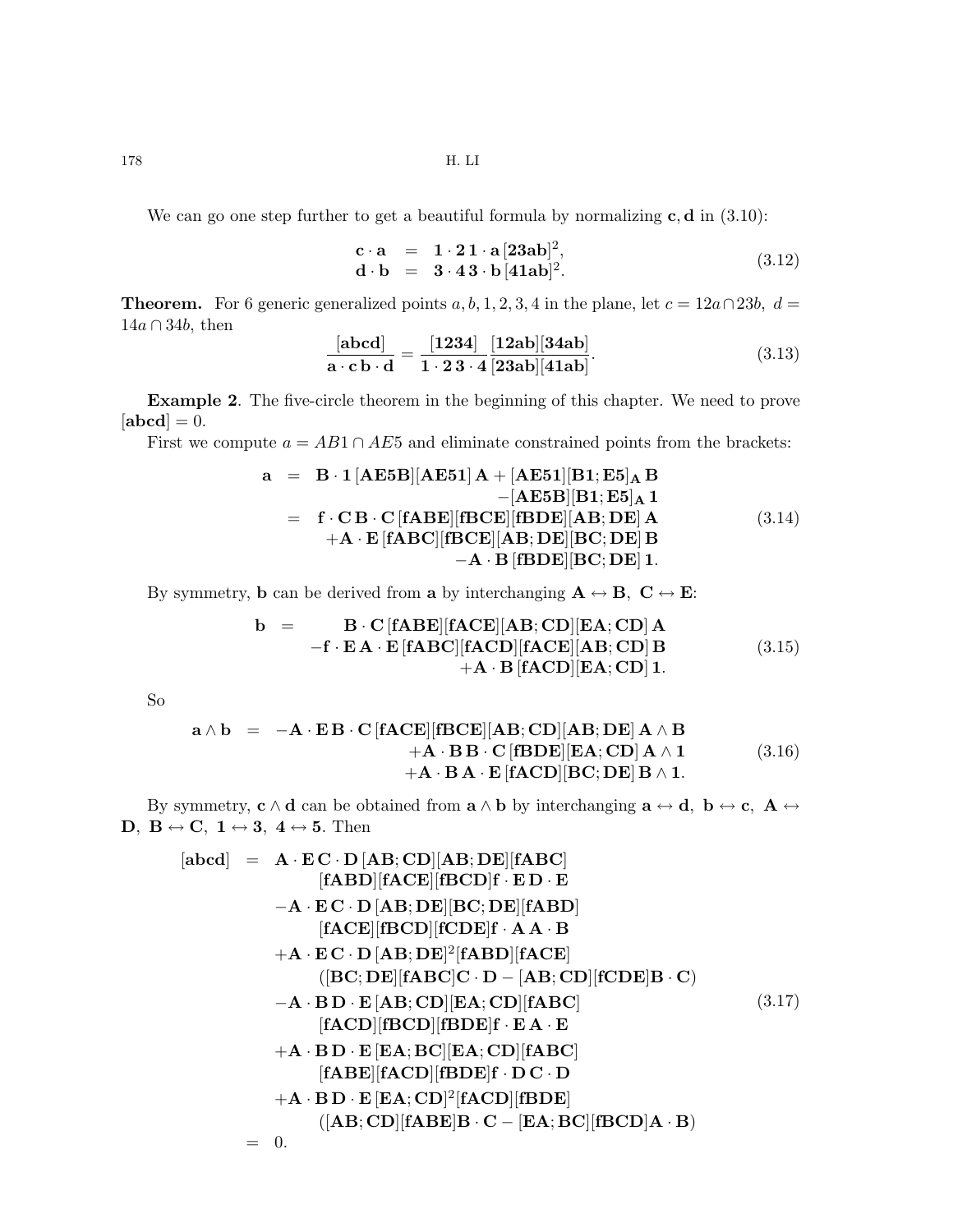The last step takes 0.315 seconds to finish on our computer. All together 45 factors are removed in the whole computing procedure:

$$
[\mathbf{fABC}]^{7}[\mathbf{fBCD}]^{7}[\mathbf{fABE}]^{6}[\mathbf{fCDE}]^{6}[\mathbf{fADE}]^{4}(\mathbf{B}\cdot\mathbf{C})^{4}[\mathbf{A};\mathbf{CE};\mathbf{DB}]^{2}
$$
  

$$
(\mathbf{A}\cdot\mathbf{B})^{2}(\mathbf{C}\cdot\mathbf{D})^{2}[\mathbf{fACE}][\mathbf{fBCE}][\mathbf{fBDE}]\mathbf{A}\cdot\mathbf{ED}\cdot\mathbf{E}.
$$
 (3.18)

The nondegeneracy condition of the proof is that ABC, BCD, CDE, DEA, EAB are triplets of non-collinear points.

It must be pointed out that both theorems can be elegantly proved in a completely coordinate-free manner in a few lines with our pure algebraic method. The results will be presented in another paper, where several new bracket expressions are constructed and the corresponding groups of relations from the generalized Grassmann-Plücker relations are established.

#### References

- [1] S.-C. Chou (1988): Mechanical Geometry Theorem Proving, D. Reidel, Dordrecht, Boston.
- [2] S.-C. Chou, X.-S. Gao and J.-Z. Zhang (1994): Machine Proofs in Geometry, World Scientific, Singapore, 1994.
- [3] S. Fevre, D. Wang (1999): Combining Clifford Algebraic Computing and Term-Rewriting for Geometric Theorem Proving. Fundamenta Informaticae 39 (1-2): 85–104.
- [4] T. Havel (1991): Some examples of the use of distances as coordinates for Euclidean geometry, J. Symbolic Computat. 11: 579–593.
- [5] T. Havel (1995): Geometric algebra and Möbius sphere geometry as a basis for Euclidean invariant theory, in Invariant Methods in Discrete and Computational Geometry, N. L. White (ed.), pp. 245–256, D. Reidel, Dordrecht.
- [6] D. Hestenes, G. Sobczyk (1984): Clifford Algebra to Geometric Calculus, D. Reidel, Dordrecht, Boston.
- [7] D. Hestenes (1991): The design of linear algebra and geometry, Acta Appl. Math. 23: 65–93.
- [8] X.-R. Hou, H. Li, D. Yang and L. Yang (2001): "Russian killer" No. 2: a challenging geometric theorem with machine vs. human proofs. Math. Intelligencer 23(1): 1-7.
- [9] H. Li (1994): New explorations of automated theorem proving in geometries. Doctoral Dissertation, Peking University, Beijing.
- [10] H. Li, M.-t. Cheng (1997): Proving theorems in elementary geometry with Clifford algebraic method. Chinese Advances in Math. 26(4): 357–371.
- [11] H. Li (1997): On mechanical theorem proving in differential geometry local theory of surfaces. Science in China, Ser. A, 40(4): 350–356.
- [12] H. Li, H. Shi (1997): On Erdos' ten-point problem. Acta Math. Sinica, New Series 13(2): 221– 230.
- [13] H. Li, M.-t. Cheng (1998): Clifford algebraic reduction method for mechanical theorem proving in differential geometry. Journal of Automated Reasoning 21: 1–21.
- [14] H. Li (1998): Some applications of Clifford algebra to geometries. Automated Deduction in Geometries, LNAI 1669, X.-S. Gao, D. Wang, L. Yang (eds.), pp. 156-179.
- [15] H. Li (2000): Vectorial equation-solving for mechanical geometry theorem proving. Journal of Automated Reasoning 25: 83-121.